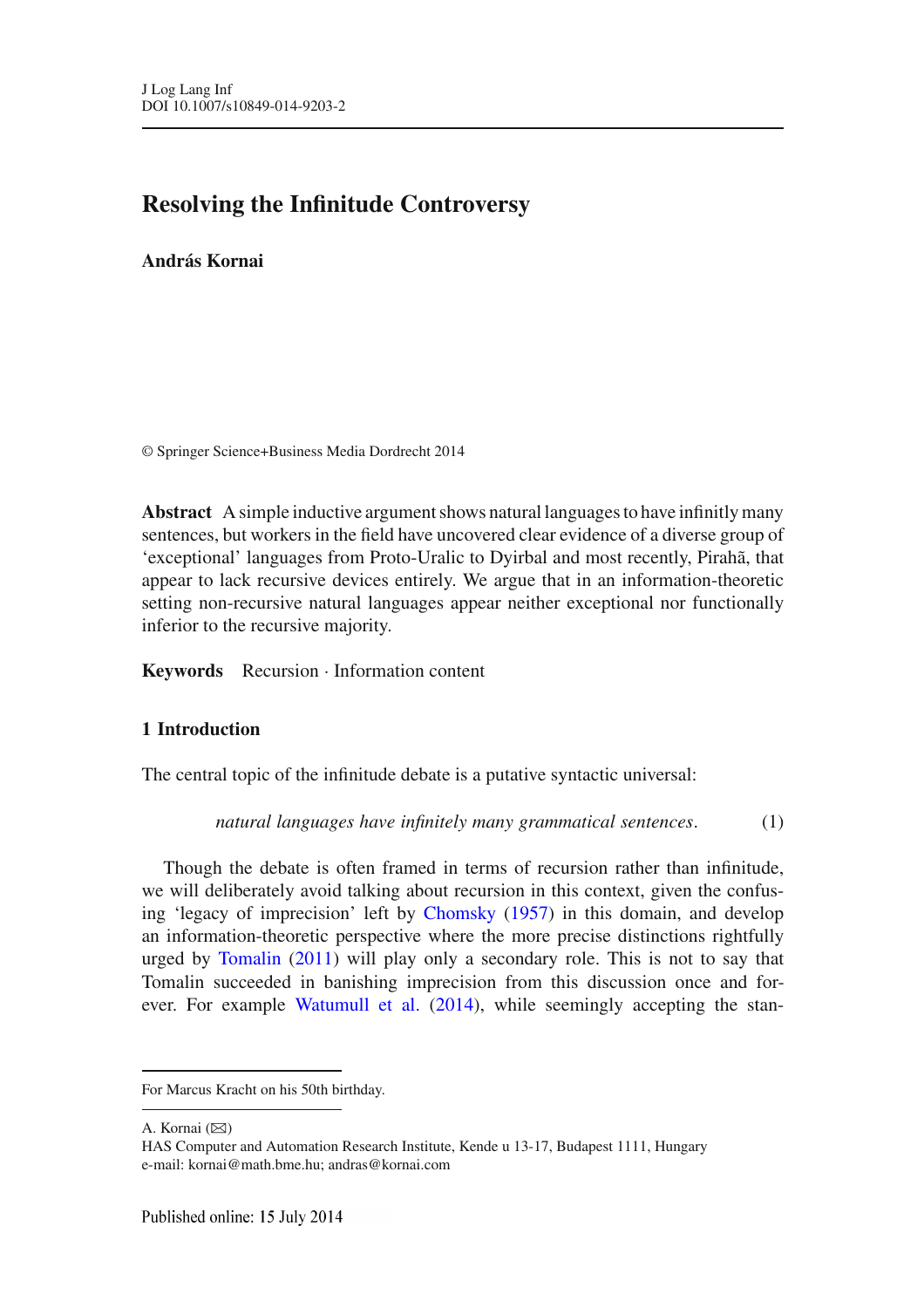dard definition of recursiveness, take what is an upper bound for natural language stringset complexity to be a necessary condition, arriving at their conclusion by *petitio principii*:

A computable function is necessary to derive sets; a list is epistemologically and, more importantly, ontologically meaningless. [...] Support for rejection of the [recursivity] thesis speaks directly to our conception of human nature (i.e., those traits unique to and definitional of the species) and the nature of the universe (i.e., the ontological interconnection of mathematics and biology).

In fact, given Tomalin's argument that "(...) in Chomsky's theoretical framework, anything that permits the generation of an infinite set of grammatical sentences can be referred to as being 'recursive'," whatever we say here about 'infinitude' here will apply, without change, to the 'recursion' debate, and we will speak of recursive, iterative, and 'looping' devices indiscriminately as these can all generate infinite stringsets.

What gives the infinitude debate particular importance is that in general the question whether a given structure has a finite or an infinite number of elements greatly impacts the range of formal techniques that can be brought to bear. On the one hand, exhaustive listing works very well for finite sets, while infinite ones must be characterized by more complex means. On the other, analytic techniques based on limit processes are very powerful for the infinite case, but yield little that is useful when applied to finite sets. Therefore, an early decision on whether a given structure with a large number of elements is better approached from the finite or the infinite side would have great heuristic value, and it should come as no surprise that the issue has received considerable attention in every branch of linguistics.

Before the emergence of the phonemic principle, many linguists thought they have to confront an infinite variety of speech sounds continuously blending into one another, and it took a great deal of conceptual work to tease phonetics and phonology apart (Anderson 1985). In morphology, there is still not a firm consensus whether there are finitely many words. In syntax, it is clearly the infinite view that has more adherents, but time and again we come across languages where only a finite presentation seems to make sense: the list includes Dyirbal (Dixon 1972), Walbiri, Wargamay, and other Australian languages, Hixkaryána (Derbyshire 1979) and other Amazonian languages, Proto-Uralic (Ravila 1960), archaic Chinese, early Akkadian, and other ancient languages.

Recently, the infinitude debate (for a critical overview, see Pullum and Scholz 2010) has been rekindled by the publication of Everett (2012). For example Bartlett (2012) writes: "[Pirahã] doesn't follow one of the fundamental tenets of linguistics, a finding that would seem to turn the field on its head, undermine basic assumptions about how children learn to communicate". In this paper we steer clear of the narrower debate surrounding the empirical facts and their competing interpretations (Nevins et al. 2009; Everett 2009; Sauerland 2010; Piantadosi et al. 2012)—our focus is with the theoretical impact, if any, of Pirahã exceptionality. We will argue that from an information-theoretical perspective there is no bright line between finite and infinite languages, and there isn't even a fuzzy line: the information-carrying capacity of a finite language *F* can exceed that of an infinite language *R*.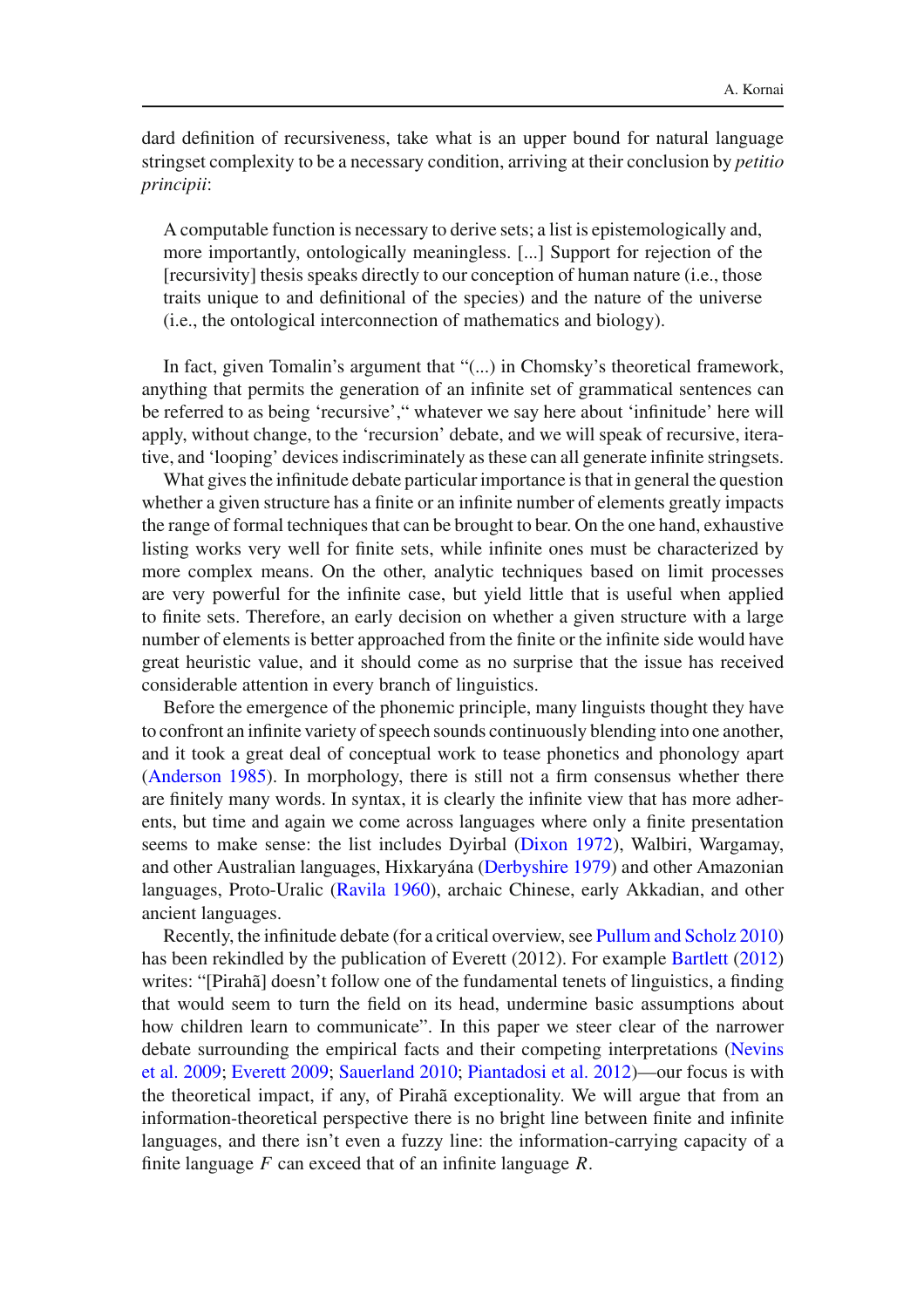In Sect. 2 we briefly present the standard arguments in favor of the infinite view. In Sect. 3 we discuss the dependence between recursion and a simple counting measure, *average sentence length*. In Sect. 4 we present our main argument using the strongly related notions of frequency and information content. By applying the classic (Shannon 1948) measure of informativeness, the infinitude debate shifts from a naive count measure of *how many distinct messages* to a more nuanced measure of *how much information* can be supported by a finite or infinite language. By recasting the infinitude issue in information-theoretic terms the problem disappears: Pirahã, Dyirbal, Hixkaryána, and similar languages with finite syntax, are no longer exceptional.

#### **2 The Standard View**

The standard view, familiar both from textbooks and research papers, is generally stated as (1) or, equivalently, as a claim of No Maximal Length (NML)

*For any English expression there is another expression that is longer*. (2)

This position, originating with Chomsky (1957), is based on two far-reaching methodological observations. First, we know that any corpus we can think of, such as the sentences heard by a child during language acquisition, the sentences committed to writing, or even the totality of the sentences produced by speakers of a given language, is finite. However, these are just samples from a larger population, and it in no way follows from the finiteness of samples that the population itself is finite.

Any grammar of a language will *project* the finite and somewhat accidental corpus of observed utterances to a set (presumably infinite) of grammatical utterances. (Chomsky 1957:15)

To drive the point home, one may consider the set of natural numbers, which we know to be infinite, yet all numbers used in all computations by all humans and computers until now (and given standard assumptions about the finite lifespan of the universe, ever) fit in a finite set. What really matters here is the set of *potentially* usable numbers, given to us by a generative system that includes a successor operation generating new numbers from old, with an axiom to guarantee that the process never ends. This much is hardly controversial, and serves quite well to defend the infinitude hypothesis against the most naive attacks. More important, it shifts attention from the corpus to where it belongs, the language itself. The second observation is a bit more subtle.

In general, the assumption that languages are infinite is made in order to simplify the description of these languages. If a grammar does not have recursive devices (...) it will be prohibitively complex. If it does have recursive devices of some sort, it will produce infinitely many sentences. (Chomsky 1957:23–24)

The current round of the infinitude controversy stems from Everett's observation that Pirahã, as far as he can see, simply lacks recursive (and even the weaker kind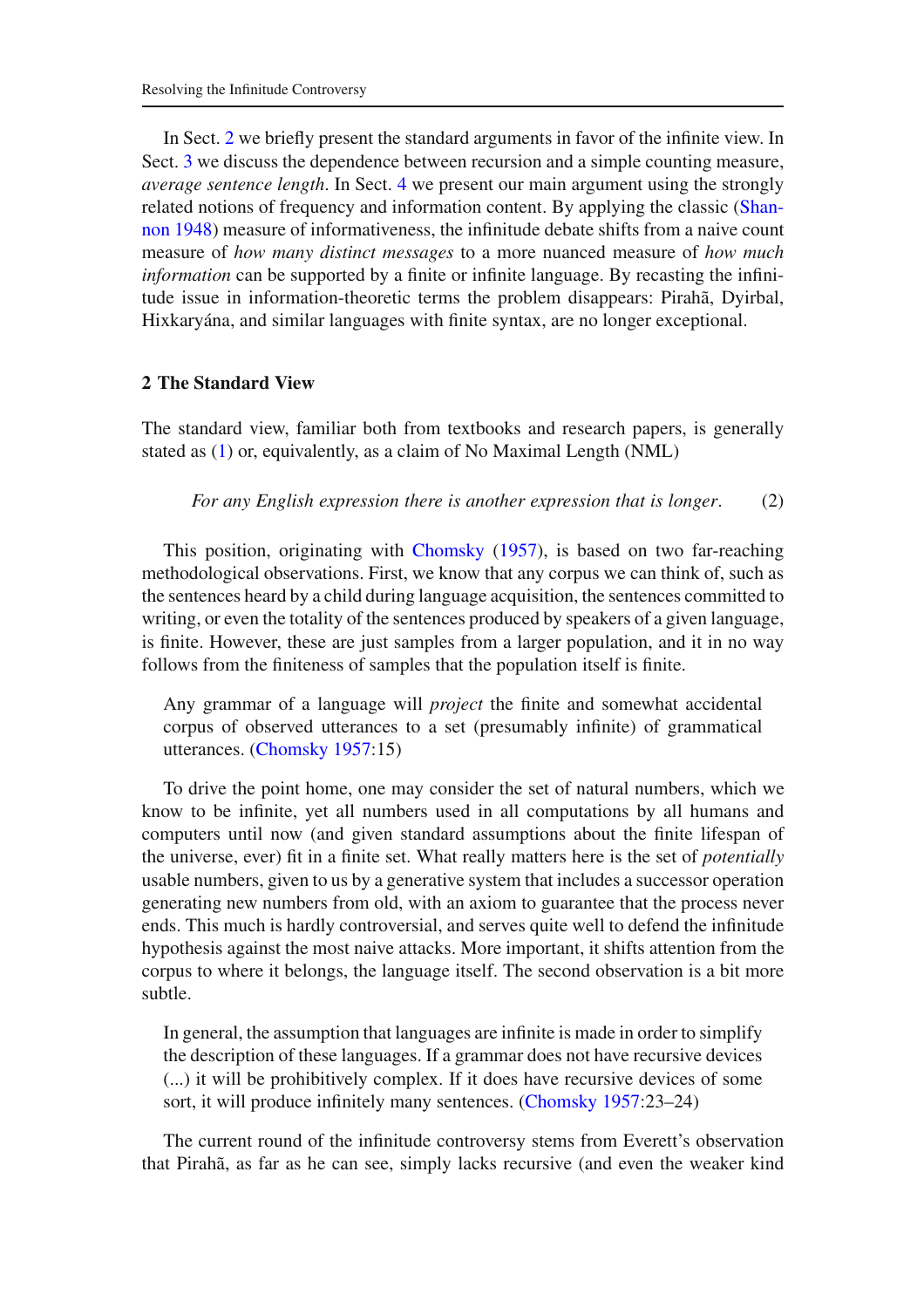of itertive/looping) devices. Given the logic of Chomsky's argument, this is not particularly damning—even if Pirahã lacks recursion, iteration, and looping, there are plenty of languages that have these. Yet there is quite a bit of consternation surrounding Everett's findings, for two main reasons. First, the existence of such 'exceptional' languages directly contradicts the extremist position taken in Hauser et al. (2002) that recursion constitutes the *only* uniquely human, language-specific part of the language faculty. Fortunately, more nuanced views of the human language faculty and its evolution are not particularly threatened by this (see Jackendoff and Pinker 2005). Second, the existence of 'exceptional' languages calls into question a kind of argument that has long been standard (see Pullum and Scholz 2010) in generative linguistics. For example, Lakoff (1968:5) writes in her thesis

(...) the traditional view (assumes) the (Latin) proto-language could not have complex sentences. (...) If this assumption were realistic, and the proto-language actually could not embed sentences inside others, it could easily be shown that this proto-language had only a finite number of sentences, unlike any natural language known to linguistics.

Again, the loss is far from catastrophic, since it is only indirectly, mediated by (1), that the existence of finite languages like Pirahã could impact our analysis of proto-Latin. If (1) fails, we may still think proto-Latin had recursion, but the evidence now will have to come from subordination elsewhere in Romance and in IE, the convenient counting argument is no longer available.

#### **3 Sentence Length**

We assume, as is standard, a finite alphabet *V* and a set  $L \subset V^*$ . When we think of members of *V* as phonemes, the finiteness assumption is not particularly limiting, since phonemic inventories are on the order of  $10<sup>1</sup>–10<sup>2</sup>$ . However, when we think of the letters of the alphabet as fully formed words, the hypothesis  $|V| < \infty$  baked into the formalism takes us directly to the heart of Chomsky's argument: to the extent word-formation involves looping processes such as *anti*- or *grand*- prefixation or noun–noun compounding, the number of potential words is infinite (see Langendoen 1981; Kornai 2002). Nominalization and incorporation processes that appear to feed back syntactic structures into the word formation component of the grammar are of particular interest in this regard. To avoid prejudging the issue, we will take the letters in *V* to be preterminals (lexical categories, part of speech tags) whenever necessary, so we will look at Adj Adj N.PL VI.3SG Adv instead of *colorless green ideas sleep furiously*—sentence length is not affected by this, but the overall picture is much simplified.

Let us first take *L* to be English, a language that is not even suspected of being finite. Therefore, as we take ever-increasing samples  $S_1, S_2, \ldots$  from *L*, we expect to see longer and longer sentences. Indeed, the first sample from the British National Corpus (BNC, see http://www.natcorp.ox.ac.uk) comprising 52k sentences (844k words), we already find a very readable sentence of 334 words, or 377, if we count punctuation tokens as separate words. (This is commonly done in computational linguistics, and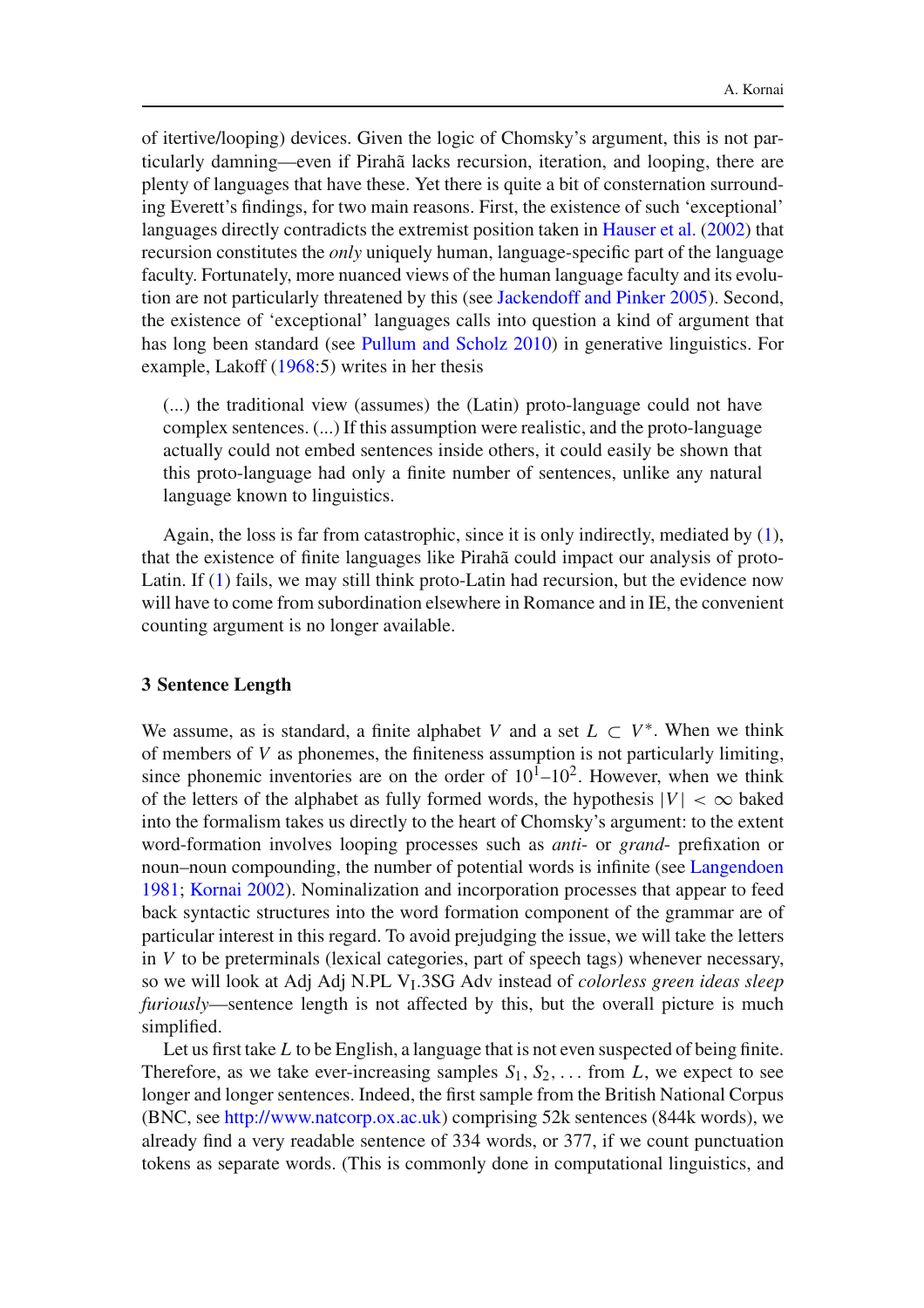all data presented in this paper will follow this tokenization convention.) As we shall see shortly, large corpora support quite clearly claim (2) in that they have no natural cutoff-point: longer sentences may be rare, but the grammar itself should be prepared for arbitrary sentence length.

On average, however, English sentences are much shorter. The BNC is divided into 175 subcorpora ranging from 7k to 2m words, and showing average sentence lengths from 7.1 to 32.2. The grand average is 18 words per sentence in the BNC, and 10.8 words/sentence in the much larger Google webcorpus (W1T, see Brants and Franz 2006), containing statistical summaries of English web text totaling 1T  $(10^{12})$  words. The smallest average sentence length is found in transcriptions of spoken material, the largest in legal texts.

When we count the number of words per *subsentence* (comma-separated stretches, without analyzing in detail whether these are clauses, phrases, parentheticals, or even typos), average length drops to 10.5, quite close to the average sentence length in spoken materials. In particular, the legal material that was in the lead before has only 9.6 words per subsentence, while spoken material transcribed by slightly different conventions regarding the placement of commas can go as high as 13.7 words per subsentence. The 300+ word BNC sentence mentioned above has an average subsentence length of 8.8, which is well within the one sigma range for subsentences, and the comparable W1T datum of 7.2 is only slightly below one standard deviation.

The BNC is two orders of magnitude larger than the classic Brown corpus, but it does not substantially change, let alone invalidate, the classic results obtained on the smaller corpus by Francis and Kučera (1982:552). The results presented here are not strictly comparable to theirs, in that Francis and Kučera use a sophisticated regular expression to extract subsentence-level units they call *predications*, while we simply counted punctuation, but the basic statistics are unchanged: they see 6.6 words per predication in fiction, 8.6 in nonfiction (the numbers are from their Table 6.2, incremented by 1 so as to account for the punctuation tokens).

As we shall see, sentence length distribution is far from normal (the heavy tail is quite visible in density plots), so using standard deviation to measure departure from the norm could be misleading. Since the departure is toward heavier than normal tail, this actually reinforces the main point these numbers drive home, that an average measure can stay within small bounds, even when the population contains *more* than the normally expected number of arbitrarily large examples.

On a broader sample of web corpora from 18 language varieties (see Zséder et al. 2012) ranging from a low sample size  $N_s$  of 1.45 million sentences (Nynorsk) to a high of 110.79 million (Dutch) we find very similar results, see Table 1. Average sentence length *L* goes from a low of 14.8 (Finnish) up to 34.5 (Serbian), and in general the variance  $\sigma_L$  exceeds the mean length  $L$ , indicating a heavy tail. Average subsentence length *U* is far more constrained, from a low of 7.3 (Finnish) up to 10.3 (Spanish), and again the variance  $\sigma_U$  exceeds the mean U. The number of subsentences per sentence *U*/*L* goes from a low of 1.76 (Dutch) up to 3.23 (Serbian).

It is worth noting that many of the extremes are found in the small Nynorsk and Serbian samples—the expectation is clearly that the key statistics of larger samples will regress toward the mean, which appears to be about 20–21 words per sentence (with a cross-language variance of 4–5), 8.8 words per subsentence (cross-language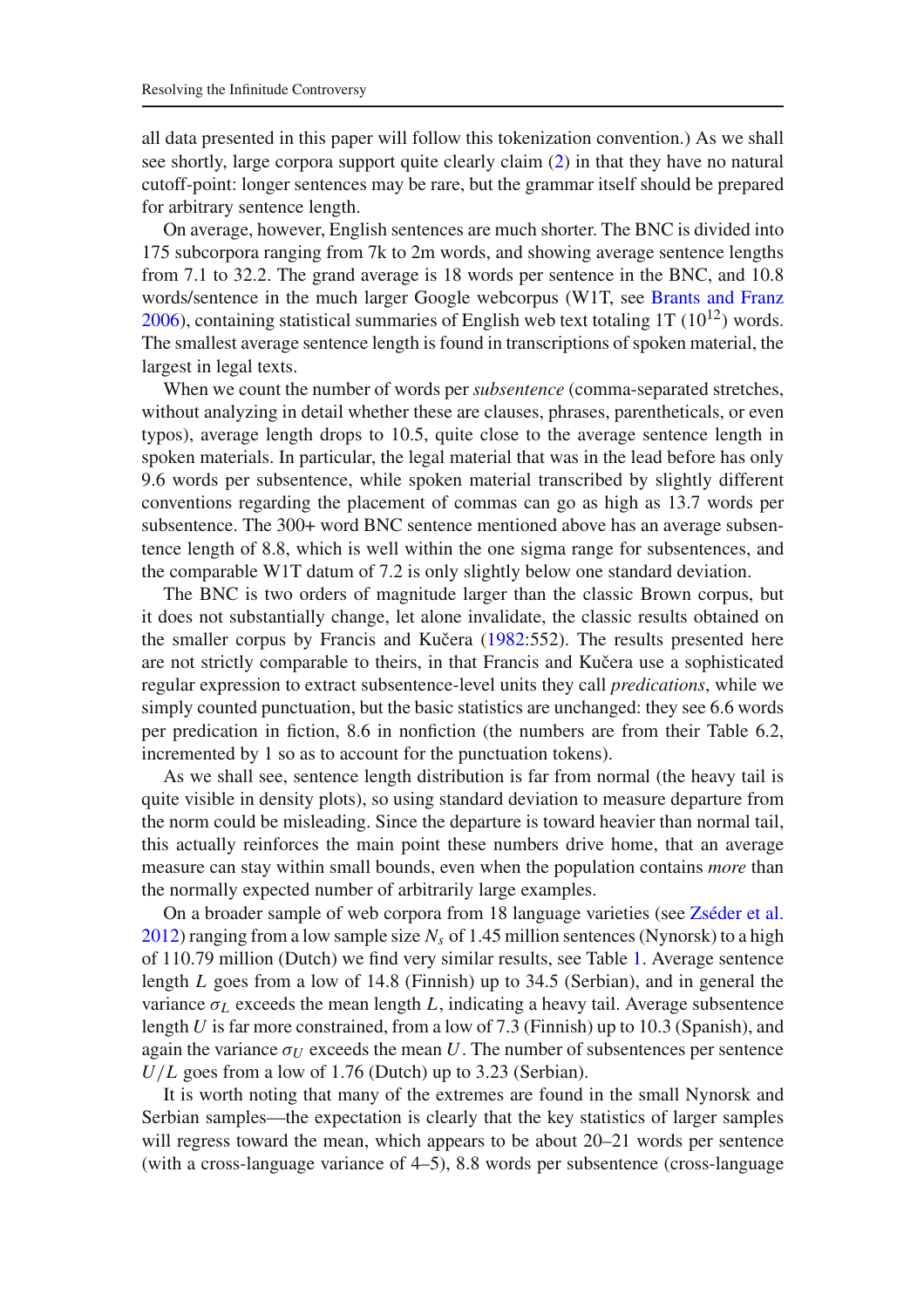| Language       | $N_{\rm s}$ | L    | $\sigma_L$ | $N_U$  | U    | $\sigma_U$ | U/L  | $\sigma_{U/L}$ |
|----------------|-------------|------|------------|--------|------|------------|------|----------------|
| Catalan        | 25.80       | 25.7 | 34.9       | 62.88  | 10.0 | 13.6       | 2.44 | 2.67           |
| Croatian       | 66.85       | 22.5 | 33.0       | 158.21 | 8.9  | 12.2       | 2.37 | 3.04           |
| Czech          | 33.15       | 18.7 | 25.1       | 77.88  | 7.4  | 9.2        | 2.36 | 2.89           |
| Danish         | 28.81       | 17.4 | 26.3       | 56.47  | 8.4  | 12.8       | 1.97 | 2.29           |
| Dutch          | 110.79      | 18.1 | 25.6       | 193.80 | 9.9  | 13.0       | 1.76 | 1.99           |
| Finnish        | 61.54       | 14.8 | 20.1       | 118.16 | 7.3  | 8.8        | 1.93 | 2.22           |
| Indonesian     | 13.96       | 22.4 | 31.3       | 31.87  | 9.2  | 12.3       | 2.29 | 3.08           |
| Lithuanian     | 86.62       | 16.4 | 26.3       | 199.60 | 6.6  | 9.8        | 2.31 | 2.58           |
| Norwegian (nn) | 1.45        | 18.2 | 17.3       | 2.60   | 9.7  | 8.8        | 1.80 | 1.64           |
| Norwegian (no) | 90.19       | 18.2 | 24.7       | 167.34 | 9.3  | 12.0       | 1.86 | 2.10           |
| Polish         | 77.48       | 18.6 | 33.8       | 174.53 | 7.8  | 13.8       | 2.27 | 3.37           |
| Portuguese     | 40.89       | 23.8 | 40.1       | 100.82 | 9.0  | 15.0       | 2.47 | 3.25           |
| Romanian       | 38.71       | 27.6 | 44.1       | 104.64 | 9.6  | 16.1       | 2.70 | 3.82           |
| Serbian (sh)   | 38.24       | 22.3 | 29.7       | 92.42  | 8.6  | 11.6       | 2.42 | 2.72           |
| Serbian (sr)   | 2.23        | 34.5 | 70.7       | 7.19   | 10.0 | 16.1       | 3.23 | 5.28           |
| Slovak         | 42.70       | 20.4 | 36.1       | 100.41 | 8.1  | 14.0       | 2.36 | 3.15           |
| Spanish        | 51.18       | 27.5 | 44.5       | 128.80 | 10.3 | 18.2       | 2.53 | 3.27           |
| Swedish        | 56.67       | 15.9 | 24.5       | 94.44  | 9.1  | 12.7       | 1.69 | 1.94           |

**Table 1** Sentence and subsentence length in various languges

variance slightly above 1), and 2.25 subsentences per sentence (variance 0.4). Francis and Kuˇcera have 2.64 predications per sentence in the Brown Corpus. Both their results and the BNC data, with an average sentence length of 18, subsentence length of 10.5, and subsentence per sentence ratio 1.83, fits quite well with the crosslinguistic picture presented above. We have no access to machine readable data, but from what has been reported in the literature, Pirahã seems to differ from English not so much in average subsentence length as in the average number of subsentences per sentence, a matter we shall return to in Sect. 5.

While 9–10 words (the 10.5 average includes punctuation) may seem too short, it is very hard to find any problematic constructions of English that we cannot illustrate in an example with fewer than ten words. Wh-extraction out of negated comparative complement? *Name someone you're not cleverer than*. Across-the-board topicalization? *This, nobody saw and nobody heard*. Stacked relative clauses? *Find someone you despise that I hired*. It seems that if we could describe all English sentences of up to nine words in length, we would have no remaining descriptive problems at all.

The empirical basis of our claim of small average sentence and subsentence length, resting on several billion words of non-English text and over a trillion words of English, is rather strong: as we go to larger samples, average sentence length does not grow. To gain a better theoretical understanding, consider the example of a simple probabilistic grammar containing only two states, corresponding to the outcome of tossing a fair coin. In one state, the grammar outputs the string *grandfather was a true pioneer* and in the other it outputs *great*-. A moment of thought will show that the grammar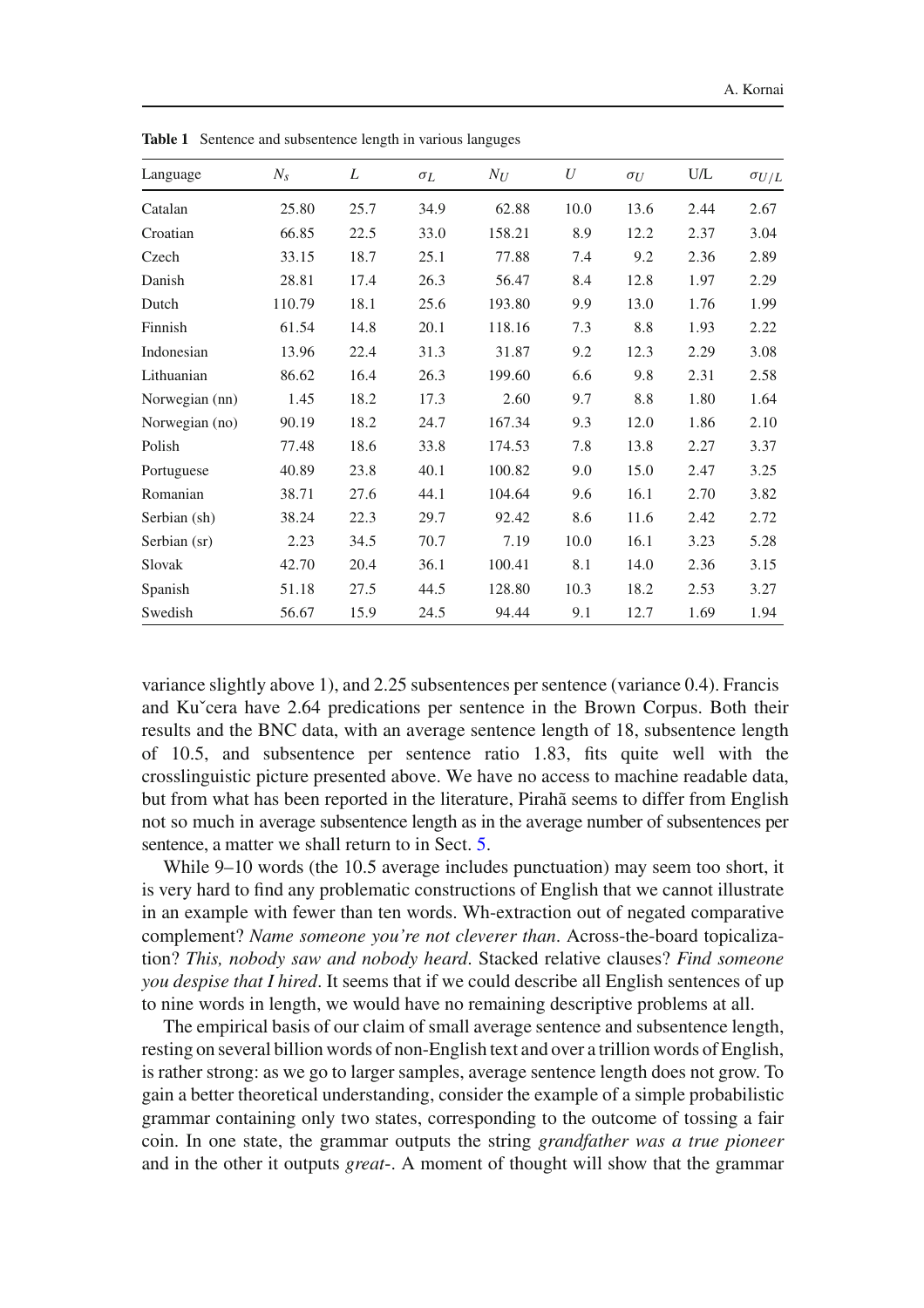generates with probability 1/4 *great-grandfather was a true pioneer*, with probability 1/8 *great-great-grandfather was a true pioneer* and in general with probability  $1/2^{n+1}$ *great<sup>n</sup>* grandfather was a true pioneer. It is thus a truly looping grammar, generating arbitrarily long sentences, but no matter how large a random sample we take, average sentence length will stay around 6. Further, if we decide that we are quite happy with a grammar that characterizes 99.9% of the data, we can exclude from consideration every sentence with 9 or more repetition of *great*s, and thus forcibly render the system finite. Yet this actually complicates the system, since now we need to set up some kind of regulator mechanism that counts up to nine and stops the generation if that limit is reached. The number of states is a standard measure of automaton complexity: by this measure the original system had only 2 states (corresponding to heads and tails), the modified one has at least 10.

In the process of limiting the system to short output it seems it is not just the simplicity of the grammar that has been lost, but also something even more important, the capacity of using the system to convey an infinite variety of meanings corresponding to the infinite variety of situations we may wish to describe as communicating agents. Clearly, *grandfather* and *great-grandfather* does not mean the same thing, the former is the son of the latter, and the same relation holds between *great-grandfather* and *greatgreat-grandfather*, *great-great-grandfather* and *great-great-great-grandfather*, so all the above sentences mean something different. With one grammar, we can express an infinitude of meanings, and with the other, curiously even more complicated grammar, we can only express a finite variety. If the loss is truly this momentous, if indeed we are crossing a bright line between human and animal communication, we begin to understand why the infinitude debate is so heated.

#### **4 Information Content**

To see how much difference the finite/infinite distinction actually makes to communicative ability, we need to recall the basic model of communication originally introduced by Shannon (1948): there is a *sender*, there is a *receiver*, and there are *messages*, finitely or infinitely many, that can pass between them. (Shannon actually considered the case of messages getting corrupted en route, hence the name *noisy channel model*, but we will stay in a noise-free setting here.) Readers will know that the information transmitted through the channel is measured in *bits*, and may recall the formula  $H = -\sum_i p_i \log p_i$  determining the maximum capacity of the channel. It is important to keep in mind that *H* is a pure measure of capacity: when we say that a modem line can carry 10 megabits per second, this says nothing about the nature of the information in these bits, just as when we say that a truck can carry 10 tons this says nothing about the nature of the items that make up the load.

What is the information carrying capacity of our example language? It doesn't matter that the messages describe my grandfather, my great-grandfather, my greatgreat-grandfather and so on. In fact these may even be coded secret messages to my broker actually meaning 'don't buy Exxon stock', 'buy one share of Exxon', 'buy two shares', and so on. But as long as these messages are sent once a second and follow the probability distribution  $1/2$ ,  $1/4$ ,  $1/8$ , ... their information content is just 2 bits per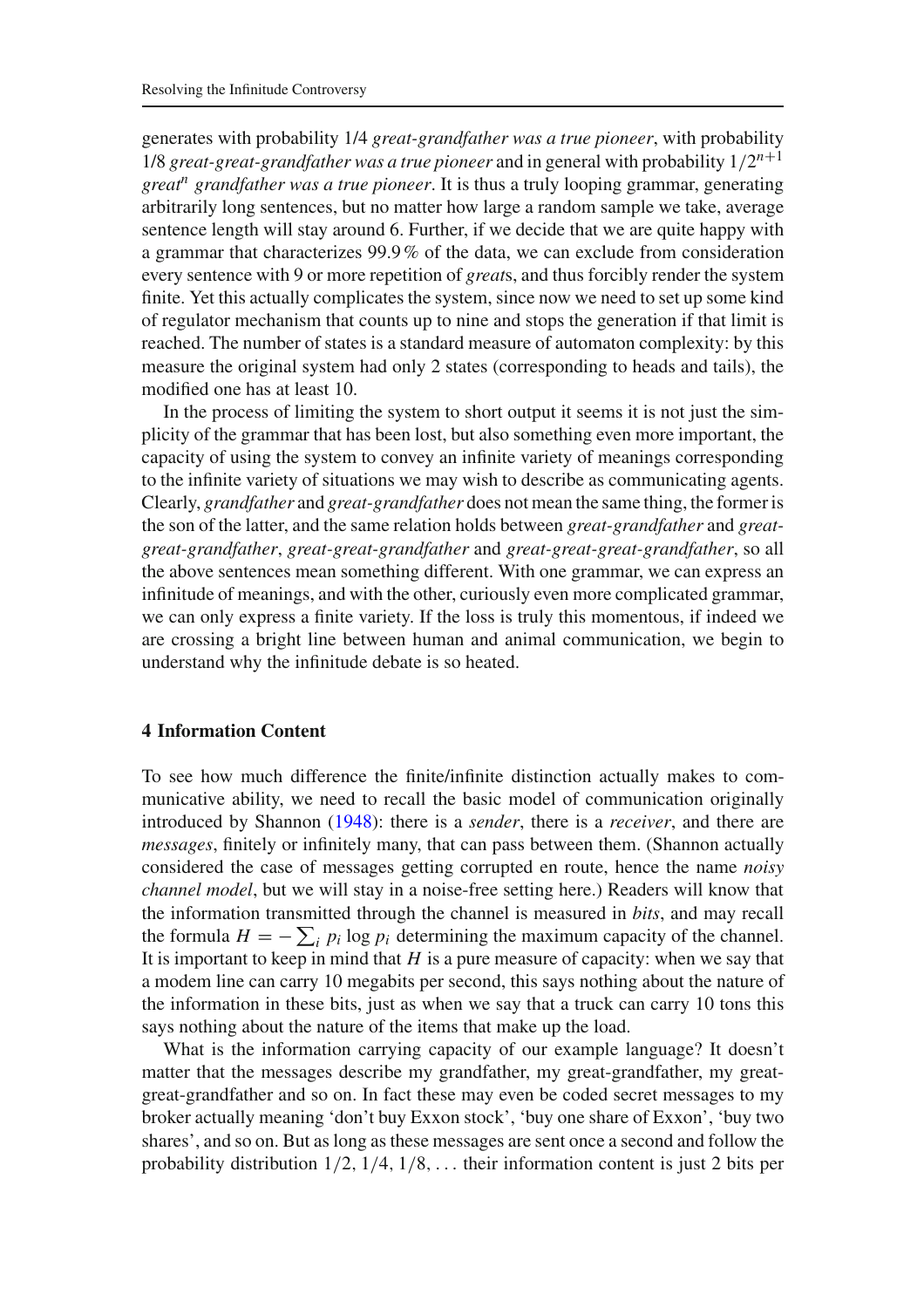second. There may be an infinite variety of these messages, but the information carried by them *on the average* is still a finite number, for the exact same reason why sentence length averages can be finite in spite of the appearance of arbitrarily long sentences. There can be tremendously informative messages, as when I ask my broker to buy exactly 37,272 shares of Exxon, but they appear very rarely, and are swamped out by the less informative shorter messages. When we artificially truncate the distribution as in the example above, we indeed lose some information carrying capacity, going to 1.976 bits from 2.

The same phenomenon can be seen in the distribution of words. English words carry on the average some 12.7 bits of information, Hungarian words, being composed of more morphemes, carry 15.4 (see Kornai 2008:Ch.7 for how these numbers can be computed from frequency counts). We don't yet have large Pirahã corpora, but we note here that one can surpass the informativeness of the English vocabulary by a closed list of only 7,000 words, provided these seven thousand were equiprobable. While the difficulties in getting reliable estimates multiply as we go from words to sentences, the principles are unchanged, and *it is simply not true that a finite language must have smaller information carrying capacity than an infinite one*. For example, the language  $\{1, 2, 3, 4, 5, 6\}$  that we use to report the outcome of tossing a fair die has only 6 utterances, but with  $H = 2.585$  it is almost 30% more informative than the infinite language of our example with  $H = 2$ . Altogether, as a communications device a language that lacks any form of recursion (iteration, looping) need not be in any way inferior to one that has one or more of these. In place of  $(1)$ , we must propose a far more modest universal:

## *natural languages are communications devices of finite capacity*. (3)

Chomsky (1965) would have called (3) a substantive, as opposed to a formal, universal: it is not at all the case that any formal language whose strings *si* appear with some prescribed<sup>1</sup> probabilities  $p_i$  will have a finite entropy *H*. For a counterexample, consider a language *N* where the probability of the *k*th string (in lexicographic ordering) is  $1/\log_2(k+1) - 1/\log_2(k+2)$ —it is trivial to see that the  $p_k$  sum to 1, and it requires only a simple argument (see Baer  $2013 \text{ ms}$ ) to demonstrate that entropy is divergent.

It is a bit harder to speculate on what Shannon would have said about (3), especially as his framework predates Chomsky's early work on formal languages by nearly a decade. Clearly, he considered natural language to be very much in scope for the noisy channel model, and likely he would have considered *N* a degenerate case, in that his primary interest was with telephone, telegraph, and other devices of finite capacity. The mere fact that he experimented with the estimation of character and

<sup>1</sup> According to some, "in human language communications, the probability of an utterance varies from situation to situation, moment to moment: if an elephant appears on the university campus, this affects the probability of 'elephant'-utterances, threatening the empirical basis of (3)" This view rests on a confusion between the probability value and the method of sampling: clearly average human height is not at all affected by the fact whether we use the basketball team or the kindergarten as our sample, it's just that neither sample is very representative.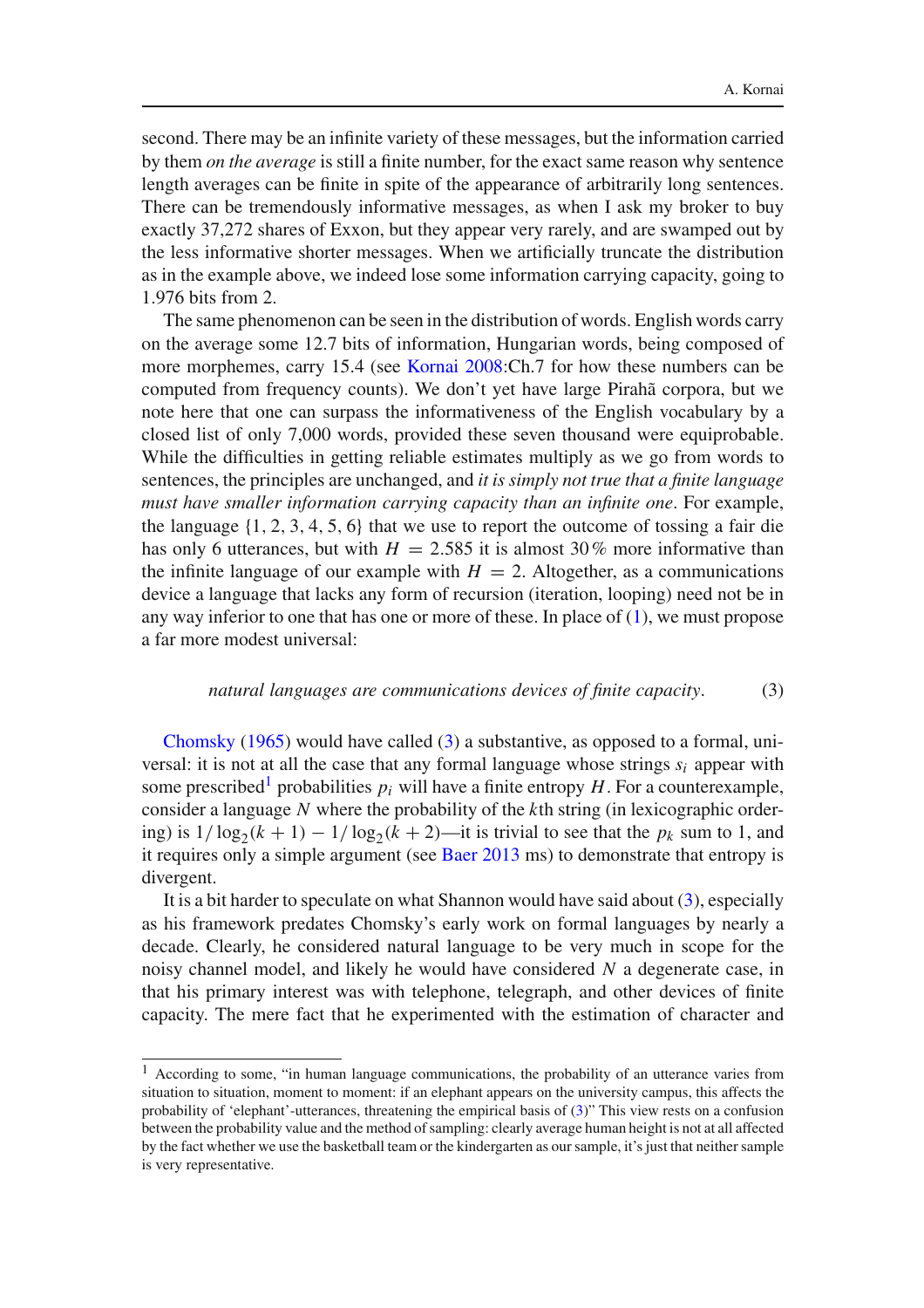word entropy can be seen as offering some indirect support for the view that he would have endorsed (3).

In this regard, it should be emphasized that the information carrying capacity of human languages is not just finite but quite puny compared to modern telecommunications networks. One second of human conversation carries *at most* a few hundred bits at the acoustic level (Padellini and Capman 2004), and at most a few dozen bits at the symbolic level (Brown et al. 1992), while a fiber optic cable can carry billions of bits. Were this not the case, we could not cram thousands of simultaneous conversations into a single transatlantic cable, just as we cannot cram thousands of elephants into a single ten ton truck.

### **5 Conclusions**

People on both sides of the infinitude controversy agree that the finite case, exemplified by Pirahã (and quite possibly by Dyirbal, Walbiri, Wargamay, Hixkaryána, and several reconstructed languages) is far more rare than the infinite case that we see in English, where a statement like (2) can be substantiated by many constructions involving direct and indirect quotation, attitudinal verbs, etc. not to speak of coordination, relativization, and other constructions that will all give rise to infinite stringsets. Given that animal communication systems appear to lack recursion (there is some evidence of more mechanistic repetition of e.g. mating calls one may consider iterative/looping behavior), it is rather tempting to say (Hauser et al. 2002) that distinctively human communication must evolve from 'primitive' (non-recursive, non-looping, non-iterative) finite systems to somehow more 'advanced' (recursive/looping/iterative) infinite ones.

A syntactic mechanism such as coordination serves to make communication less redundant: instead of *I caught a fish. I caught a bird*, we can say *I caught a fish and a bird*, using a single sentence without repeating the subject and the main verb, enabling faster communication. But a language like Pirahã that lacks coordination can of course communicate the same meaning, and what was won by omitting a few words may have been lost in terms of intelligibility.

What needs to be kept in mind in doing these comparisons is that the stakes are not high: fast talkers routinely say 300 words per minute (the world record is over 600), while the comfortable average is around 150. Since the change in speech rate can routinely accommodate doubling (and in exceptional cases, quadrupling) of informativeness, the fraction of a percent gain brought by eliminating these and similar redundancies (e.g. in gapping constructions) will not give any noticeable communicative advantage to languages that permit such constructions over those that do not. Further, the function of reduction, such as omitting optional funtion words like *that* before relative clauses, may not even be the out and out decrease of redundancy, but rather keeping information density relatively even (Levy and Jaeger 2007; Jaeger 2010).

Whether languages evolve toward higher channel capacity is unclear: abbreviatory devices are common to languages, but so are ones that enhance redundancy. But even if there was a clear tendency toward increased informativeness, a rather dubious assumption given the biological limits to human information-processing capacity, this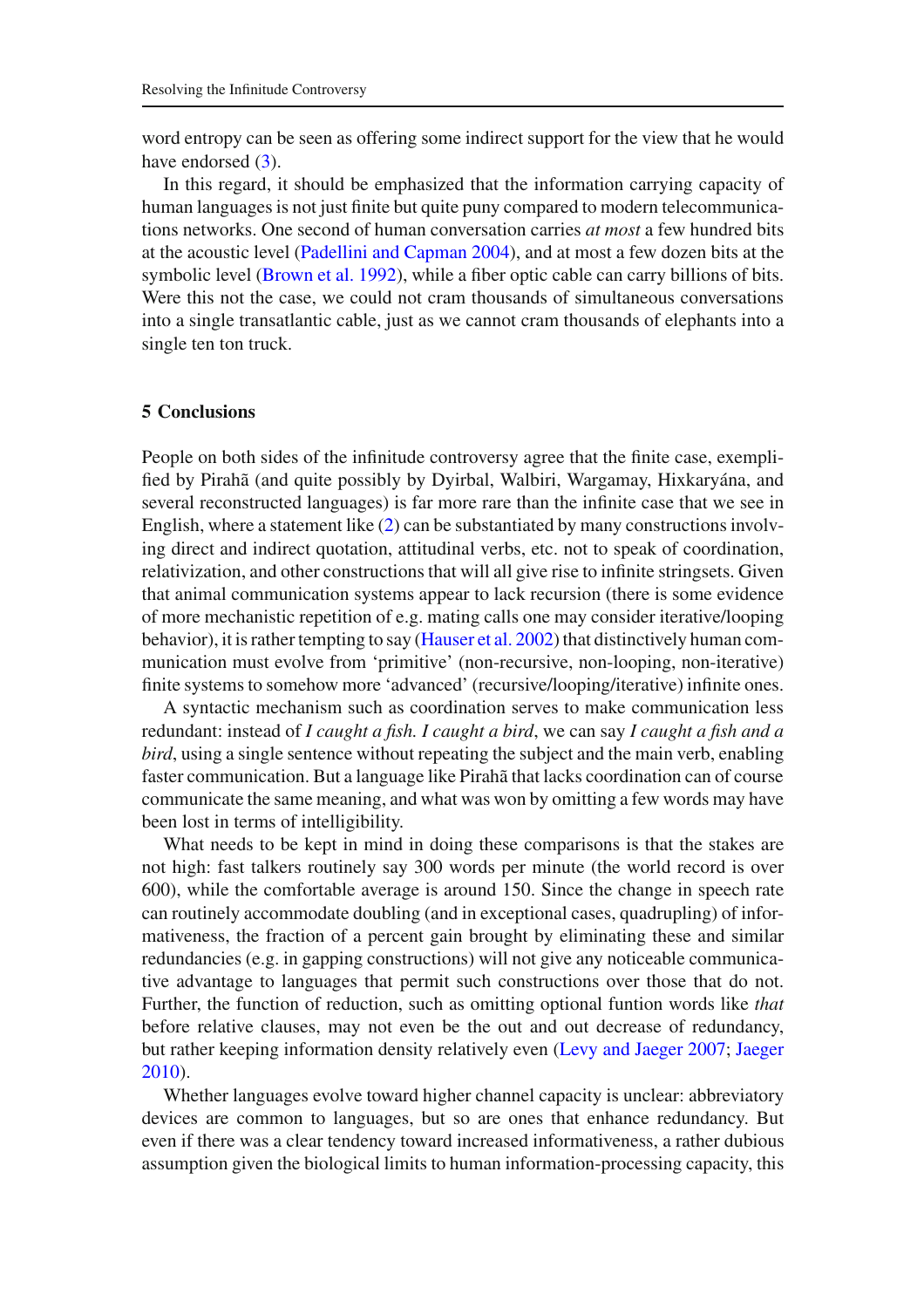would still fail to create evolutionary pressure toward grammars that *must* generate infinite languages, since finite languages can have more information carrying capacity than infinite ones.

In Sect. 2 we quoted Chomsky's argument to the effect that assuming recursion can simplify the description of languages, and in Sect. 3 we constructed a toy example that shows the phenomenon quite clearly. But the remainder of the argument, that grammars without recursion will be prohibitively complex, assumes what needs to be proven, the presence of recursive (looping, iterative) constructions in the language. If there are cases where limiting the depth of recursion (number of loops, number of iterations) creates unnecessary complexities, there are also cases of the opposite, where *not* limiting recursion (looping, iteration) would create unnecessary complexity. Both are easily exemplified on English prenominal modifiers. A recursive rule like N  $\rightarrow$  A N yields strings like *dog, white dog, big white dog,* etc., permitting the stacking of any number of adjectives modifying the noun. But a similar rule  $N \rightarrow Q N$  would permit the stacking of quantifiers, yielding nominal expressions like \**every some dog* which would now have to be excluded by some special mechanism.

Altogether, whether a recursive (looping, iterative) device is useful must be decided on a case by case basis, and rules having no or limited recursion are quite often warranted. The vast majority of the rules in any grammar are lexical (often restricted to individual items) and thus lack any iterative aspect. Let us say the remaining rules each are looping (iterative, recursive) with some probability *p*: in a system of *n* rules we are likely to find *np* such rules. As long as *n* and *p* are not too low, most languages will turn out to be infinite because even one such rule is sufficient to make the stringset expand without limits, but as our sample of known languages grows, sooner or later we will find an example of an entirely non-recursive grammar, just as in playing bridge one will sooner or later encounter a hand composed entirely of minor suits. Pirahã is simply the latest, and in no way exceptional, example of the phenomenon.

Counting individual rules and ignoring their interactions simplifies matters somewhat, since individually non-recursive (non-iterative, non-looping) rules such as transitions in a finite automaton can combine to provide recursive (iterative, looping) rule sequences. If this phenomenon is taken into account, the probability of obtaining a grammar that will generate an infinite stringset will be even higher, a matter we can can numerically estimate by taking finite automata to be random graphs in the sense of Erdős and Rényi (1960). We call an automaton *trimmed* if it contains no state that lacks a directed path from the start state or a directed path to an accepting state. Obviously, the yield of the automaton is unchanged by removing (trimming) all such states. Consider automata that have, after trimming, *n* states and *M* transitions, possibly including self-loops. The smallest one with nonempty yield will be a chain with  $M = n - 1$ , and the largest one with nonempty but finite yield will have  $M = n(n - 1)/2$  edges (running from state *i* to state *j* iff  $i < j$ , with the initial state numbered 1 and the final *n*). But on the average it takes very few edges after the first *n* to guarantee a loop (Łuczak and Seierstad 2009), and an elementary argument shows that in the range of interest, with one language in a thousand being 'exceptional', it takes only ten extra transitions to guarantee that 99.9% of the grammars will have an infinite yield.

Let us now summarize the argument. The fact that languages like Pirahã lack looping/iterative/recursive constructions like coordination does in no way make them com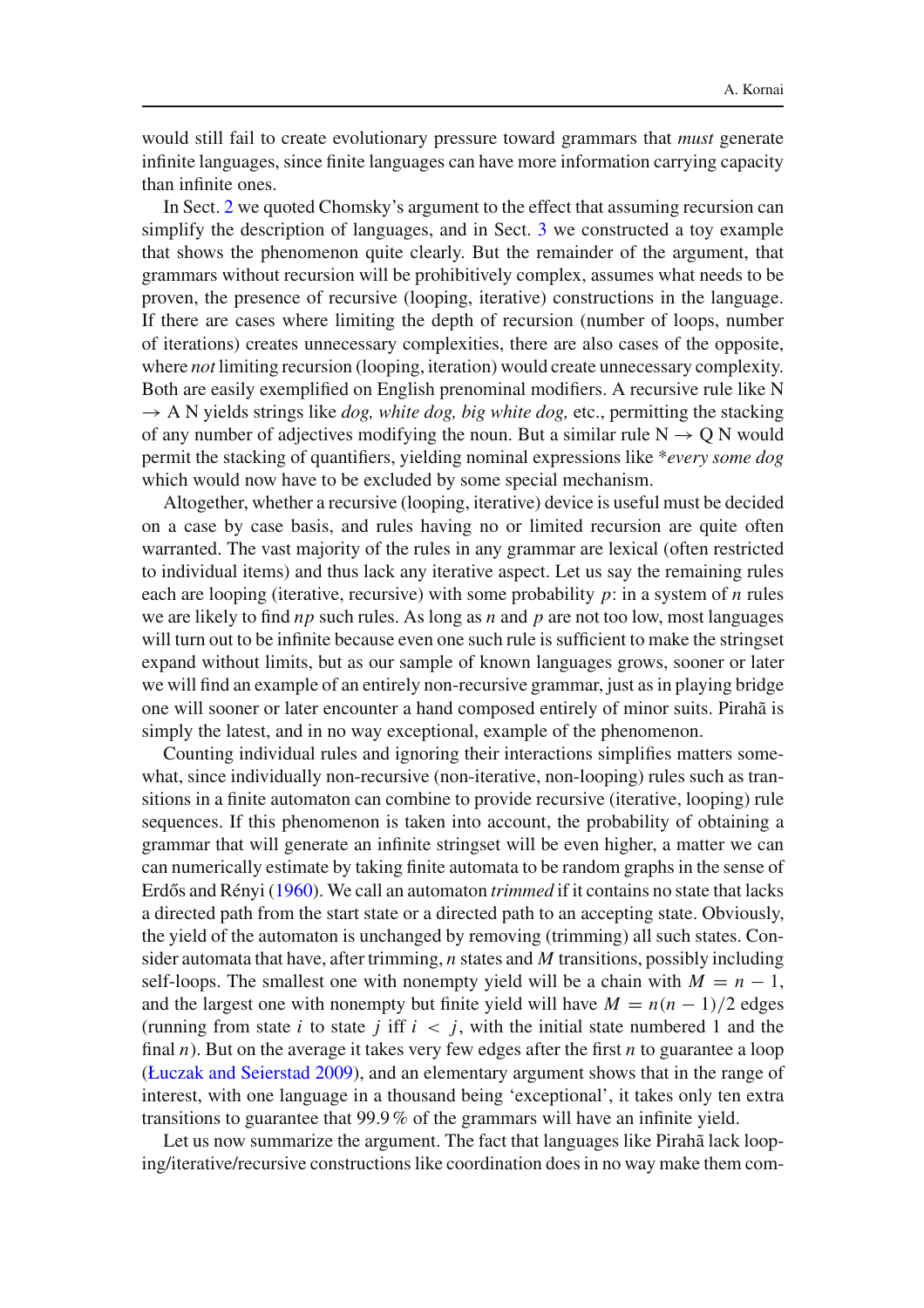municatively inferior, since the same meaning remains expressible, just not within the bounds of a single sentence. As we discussed in Sect. 2, the average number *U*/*L* of subsentences (predications) per sentence is above 2 in written English, but only slightly above 1 in spoken English. Unsurprisingly, Pirahã resembles spoken English more than it resembles written English. Since average subsentence length is around 10 in English, it is truly tempting to consider a grammar of the English main clause, characterizing all grammatical structures of length 1, 2, …, 10, (and maybe 11, 12, and 13, just to be on the safe side) and compare this to the structure of Pirahã. Sadly, we cannot make the comparison, because we don't have the requisite English grammar. It is not Pirahã that is causing a seemingly unsolvable problem to the current flavor of generative syntax, it is the vast body of evident, massively documented, and clearly replicable findings about English, Chinese, and all the world's major languages that it cannot deal with. If we cannot account for the short sentences, worries about arbitrarily long ones are at best premature, at worst delusional.

**Acknowledgments** We thank Geoff Pullum, Christina Behme, and the anonymous referees for detailed comments on earlier versions. Work supported by OTKA Grants #82333 and 77476 and by the European Union and the European Social Fund through project FuturICT.hu (Grant Number TAMOP-4.2.2.C-11/1/KONV-2012-0013).

#### **References**

- Anderson, S. R. (1985). *Phonology in the twentieth century: Theories of rules and theories of representations*. Chicago: University of Chicago Press.
- Baer, M. (2013). A simple countable infinite-entropy distribution. ms. Accessed July, 2013 from https:// hkn.eecs.berkeley.edu/~calbear/research/Hinf.pdf.
- Bartlett, T. (2012, March 20). Angry words. Chronicle of Higher Education.
- Brants, T., & Franz, A. (2006). *Web 1T 5-gram Version 1*. Philadelphia: Linguistic Data Consortium.
- Brown, P., Pietra, S. D., Pietra, V. D., Lai, J., & Mercer, R. (1992). An estimate of an upper bound for the entropy of English. *Computational Linguistics*, *18*(1), 31–40.
- Chomsky, N. (1957). *Syntactic structures*. The Hague: Mouton.
- Chomsky, N. (1965). *Aspects of the theory of syntax*. Cambridge, MA: MIT Press.
- Derbyshire, D. (1979). *Hixkaryana*. Lingua descriptive series 1.
- Dixon, R. M. (1972). *The Dyirbal language of North Queensland*. Cambridge: Cambridge University Press.
- Erdös, P., & Rényi, A. (1960). On the evolution of random graphs. *Magyar Tudományos Akadémia Matematikai Kutató.*, *5*, 17–61.
- Everett, D. (2009). Pirahã culture and grammar: A response to some criticism. *Language*, *85*(2), 405–442.
- Francis, W. N., & Kučera, H. (1982). *Frequency analysis of English usage*. Boston: Houghton Mifflin.
- Hauser, M. D., Chomsky, N., & Fitch, W. T. (2002). The faculty of language: What is it, who has it, and how does it evolve? *Science*, *298*, 1569–1579.
- Jackendoff, R., & Pinker, S. (2005). The nature of the language faculty and its implications for evolution of language (reply to Fitch, Hauser, and Chomsky). *Cognition*, *97*, 211–225.
- Jaeger, T. F. (2010). Redundancy and reduction: Speakers manage syntactic information density. *Cognitive Psychology*, *61*, 23–62.
- Kornai, A. (2002). How many words are there? *Glottometrics*, *2*(4), 61–86.
- Kornai, A. (2008). *Mathematical linguistics*. Berlin: Springer.
- Lakoff, R. (1968). *Abstract syntax and Latin complementation*. Cambridge, MA: MIT Press.
- Langendoen, T. (1981). The generative capacity of word-formation components. *Linguistic Inquiry*, *12*(2), 320–322.
- Levy, R., & Jaeger, T. (2007). Speakers optimize information density through syntactic reduction. *Advances in Neural Information Processing Systems*, *19*, 849–856.